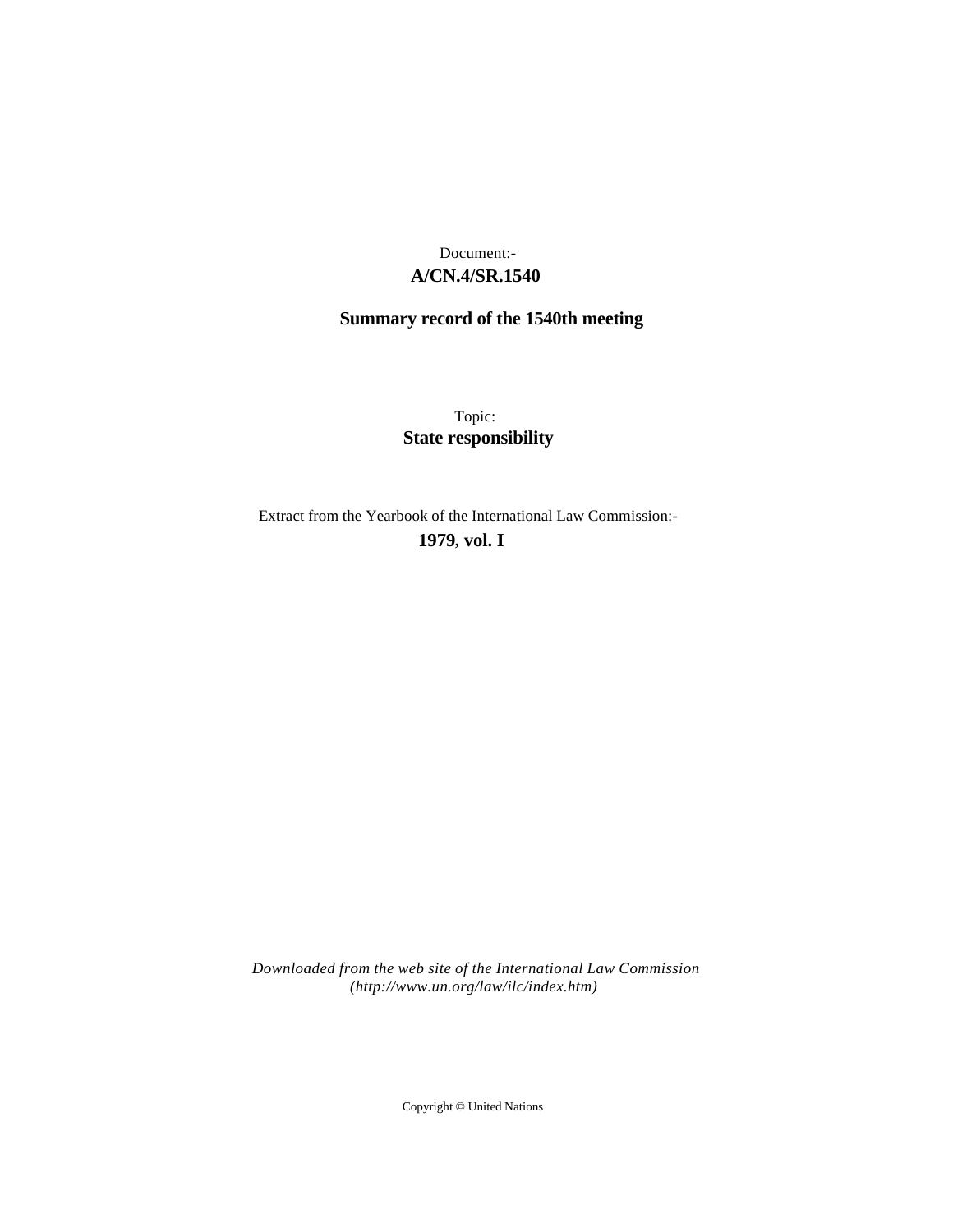| 1. State responsibility (item 2)                                                                                                                                                                                                 | 16 May $-5$ June (4 weeks)<br>$13-19$ July |                     |
|----------------------------------------------------------------------------------------------------------------------------------------------------------------------------------------------------------------------------------|--------------------------------------------|---------------------|
| 2. Filling of casual vacancies in the<br>Commission (article 11 of the<br>Statute) (item 1)                                                                                                                                      | 29 May                                     |                     |
| 3. Question of treaties concluded<br>between States and international<br>organizations or between two or<br>more international organizations<br>$(i$ tem 4)                                                                      | $6-12$ June<br>$27$ June $-10$ July        | $(3$ weeks)         |
| 4. Succession of States in respect<br>of matters other than treaties<br>item 3)                                                                                                                                                  | $13-26$ June                               | $(2 \text{ weeks})$ |
| 5. Review of the multilateral treaty-<br>making process (General Assem-<br>bly resolution 32/48, para. 2)<br>(item 6)                                                                                                            | $11 - 12$ July                             |                     |
| 6. The law of the non-navigational<br>uses of international water-<br>courses (item 5)                                                                                                                                           | $20 - 26$ July                             | $(1 \text{ week})$  |
| 7. Status of the diplomatic courier<br>and the diplomatic bag not ac-<br>companied by diplomatic courier<br>(General Assembly resolution<br>33/139, part 1, para. 5; General<br>Assembly resolution 33/140,<br>para. 5) (item 7) | 27 July                                    |                     |
| 8. Report of the Commission and<br>related matters                                                                                                                                                                               | $30$ July $-$<br>3 August                  | $(1$ week)          |

2. If there were no objections, he would take it that the Commission agreed to adopt the above programme of work.

*It was so decided.*

*The meeting rose at 11.45 a.m.*

## **1540th MEETING**

*Monday, 28 May 1979, at 3.10 p.m.*

#### *Chairman:* Mr. Milan SAHOVIC

*Members present:* Mr. Dadzie, Mr. Diaz Gonzalez, Mr. Francis, Mr. Jagota, Mr. Njenga, Mr. Pinto, Mr. Quentin-Baxter, Mr. Riphagen, Mr. Schwebel, Mr. Sucharitkul, Mr. Tabibi, Mr. Thiam, Mr. Tsuruoka, Mr. Ushakov, Sir Francis Vallat, Mr. Verosta.

*Also present:* Mr. Ago.

State responsibility *(continued)\** **(A/CN.4/318 and Add.1-3, A/CN.4/L.291)** [Item 2 of the agenda]

DRAFT ARTICLES SUBMITTED BY MR. AGO *(continued)*

ARTICLE 29 (Consent of the injured State)' *(continued)*

1. Mr. TSURUOKA considered that article 29 truly dealt with the case of the preclusion of the wrongfulness of the act and not with the case of the injured State's waiver of its right to invoke the responsibility of the State committing the wrongful act. For that reason he considered that chapter V of the draft articles was the right context for article 29.

2. As Mr. Ago had said in his report, what was at issue in practice was not the principle that consent was a bar to the charge of wrongfulness; what was at issue was the actual existence of the consent and the validity of the way in which it was expressed. Accordingly, he considered that it would be advisable if the article itself stipulated that the consent must be given validly and expressly.

3. On the other hand, he considered it preferable that the article should not specify that the consent must precede or accompany the conduct, as Mr. Ago had said in paragraph 72 of his report (A/CN.4/318 and Add.1-3), for a provision on those lines might well be inconsistent with the rule laid down in article 25,  $n = 12$  it would be preferable to look to interpretation to settle that question in practice.

4. For those reasons, he proposed a redraft of article 29 (A/CN.4/L.291):

"If it is established that the valid and explicit consent has been given by a State to an act of another State which would otherwise be a breach of an international obligation of the latter State towards the former State, such consent precludes the wrongfulness of the act in question. Such an effect shall not, however, ensue if the obligation concerned arises out of a peremptory norm of general international law."

5. Mr. FRANCIS said that under draft article 29 an act that would have been wrongful without a State's consent, could be transformed into a lawful act by virtue of that consent. The question of consent, particularly as it related to the presence of the troops of one State on the territory of another, continued to be a source of misunderstanding; most of the difficulties related to the need for consent to be genuine and validly expressed. However, there had never been any dispute about the general principle that, within certain limitations, a State could sanction a wrong done to it, a principle which, moreover, also had its application in other areas of international relations. It was therefore right and proper that the draft should reflect contemporary practice in the matter.

6. He noted that Mr. Ago, drawing widely on State practice and doctrine, had laid emphasis on the transformation of a wrongful act into a lawful act rather than on the waiver of a claim based on international responsibility. His own approach, initially, had been to test the validity of the terms of draft article 29 by reference to articles 1, 16 and 18. Article 18 provided that, for the act in question to entail the international

<sup>\*</sup> Resumed from the 1538th meeting.

<sup>&</sup>lt;sup>1</sup> For text, see 1537th meeting, para. 25. See 1532nd meeting, foot-note 2.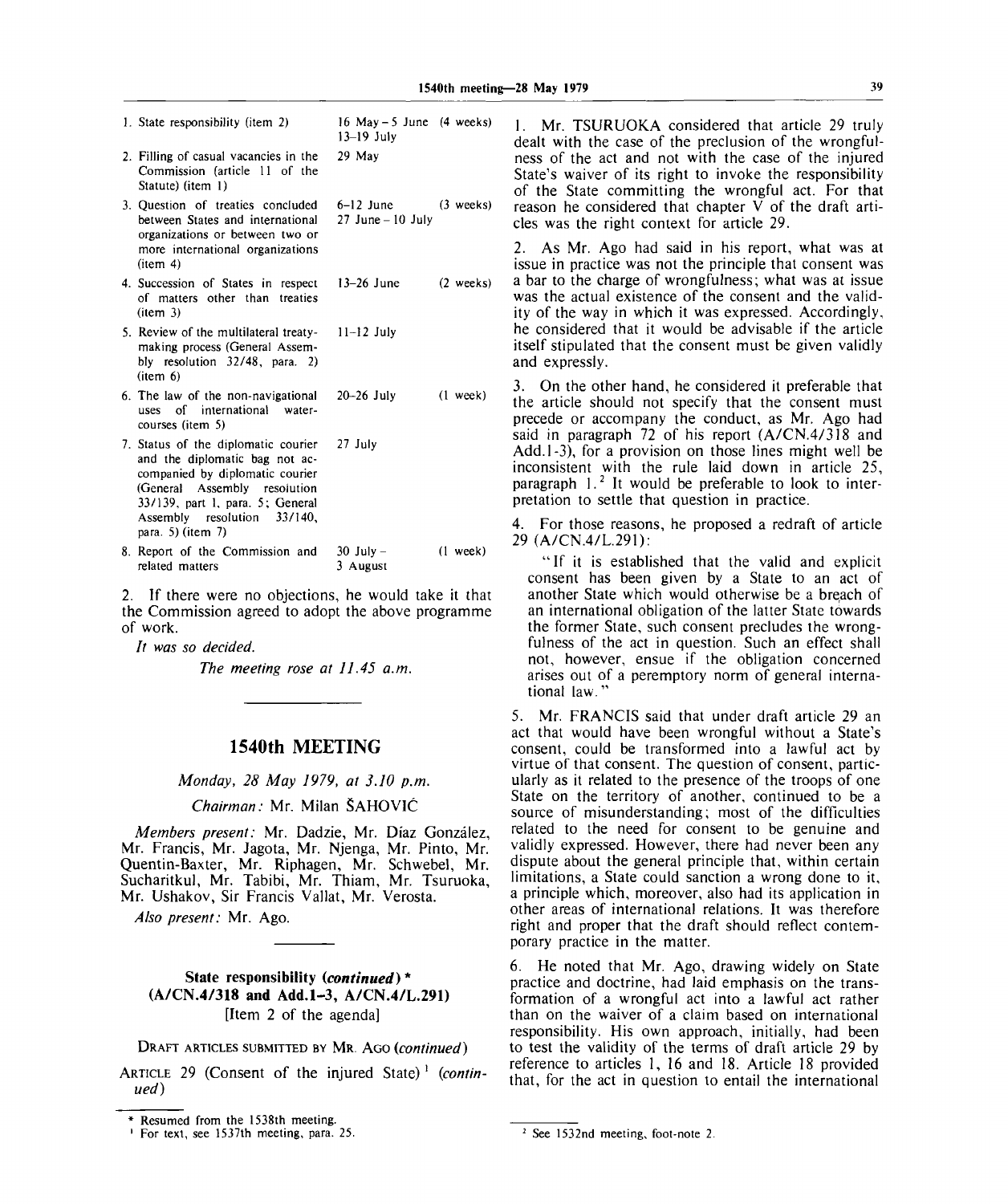responsibility of the State that committed it, the act must be performed at the time when the obligation was in force for that State. Thus, if draft article 29 were read in conjunction with articles 1, 16 and 18, it seemed clear that, once a State had given its consent to the commission of an act that would otherwise have been unlawful, any previous international obligation incumbent on the performing State would cease to remain in force as far as the consenting State was concerned. That being so, it was not possible to invoke article 16, which was fundamental to the doctrine of international responsibility.

7. He had next asked himself whether it was more logical to take the approach adopted by Mr. Ago. For the answer to that question he had found it necessary to revert to the concept of consent, but in a different perspective, namely, consent as a fundamental element of State sovereignty. If the act in question involved an aspect of international relations that was of concern solely to the consenting State and the performing State, the consent could be given either before or after the commission of the act. The legal effect would remain the same in substance, since if the consent were given after the act had been committed, the international responsibility of the performing State would be waived. Not all cases were so simple, however. Implicit in the terms of Article 2, paragraph 1, of the United Nations Charter was the obligation on all Member States to respect the sovereignty of all other States. If, therefore, a State consented to the entry of troops into its territory after the act had been committed, no wrong would be done as far as that State was concerned. The other Members of the United Nations, however, might well adopt a resolution condemning the act, since the principle of State sovereignty was involved. In other words, the consent of the State directly involved would not necessarily suffice to legitimize the situation within the terms of the Charter. Viewed from that standpoint, he saw considerable justification in Mr. Ago's approach.

8. The exception provided for under the terms of article 29 in the case of a breach of a *jus cogens* rule was basically sound, in his view. Indeed, analogies were to be found in domestic law, one example being that the consent of an injured person did not avail the accused.

9. In the part of the report in which the basic elements of consent were outlined (A/CN.4/318 and Add. 1-3, paras. 56-76), reference was made to a number of cases. He was not altogether sure that the *Savarkar* case was entirely relevant, since the main issue before the Commission was whether or not the consent of a State had been validly given. It was doubtful whether that had been so in the case of the French Government, and the *Hague Court Reports* did not answer the question. Nevertheless, there had been some irregularity in Savarkar's arrest and in handing him over to the British authorities.

10. Lastly, he considered that, to avoid any misunderstanding regarding the nature of consent, draft article 29 should be more narrowly drafted. In that connexion, Mr. Tsuruoka's amendment, with its express reference to the valid and explicit nature of consent, would undoubtedly do much to make the article more generally acceptable.

11. Mr. TABIBI said that chapter V differed from the earlier chapters of the draft both as to its nature and as to its purpose. Whereas the first four chapters concentrated on the questions dealt with in articles 1 and 3, namely, State responsibility for an internationally wrongful act and the constituent elements of such an act, chapter V dealt with certain special circumstances, in particular the consent of the injured State, in consequence of which an intrinsically wrongful act was to be considered as lawful. The question of consent had been studied at great length in the course of the Commission's work on the law of treaties. The essence of consent was validity. If the consent were obtained through error or fraud or from an organ of the State that was not competent to express its will, or if it were contrary to the *jus cogens* rule, the act remained wrongful.

12. He shared the concern voiced by Mr. Njenga (1538th meeting), which was rooted in the fear that history would repeat itself. A dominant Power could always obtain the consent of a weaker one, whether by threat of force, by economic or political pressure, by fraud or error or by any of the other means at the disposal of powerful countries. Nevertheless, he considered article 29 useful in the draft to obviate the many problems that could otherwise arise in contemporary international relations.

13. The article and its accompanying commentary should therefore be couched in clear terms to reflect, in particular, the requirement of the validity of the consent. That would do much to dispel the concern expressed by certain members. Accordingly he welcomed the text proposed by Mr. Tsuruoka.

14. Mr. VEROSTA considered that the title "Consent of the injured State" did not correspond to the content of draft article 29; indeed, the expression "injured State" did not appear in the body of the article. It appeared only in the report, where the word " injured" appeared in quotation marks as from paragraph 71, which showed that Mr. Ago had had some doubts as to the advisability of using the expression in article 29. As was very pertinently stated in paragraph 68 of Mr. Ago's report, the circumstance precluding wrongfulness in the situation covered by article 29 was the "consent of the State in which is vested the subjective right that would, in the absence of such consent, be wrongfully injured by the conduct of another State". Jt followed that where there was consent there was no injured State, because there was no wrongful act. Accordingly, he proposed that the expression " injured State" should be omitted from article 29 and from the commentary.

15. He stressed that, in its relations with another State, a State could derogate from rules of customary international law provided that they were not rules of *jus cogens* and that the rights of third States were not impaired. For example, it was not permissible for a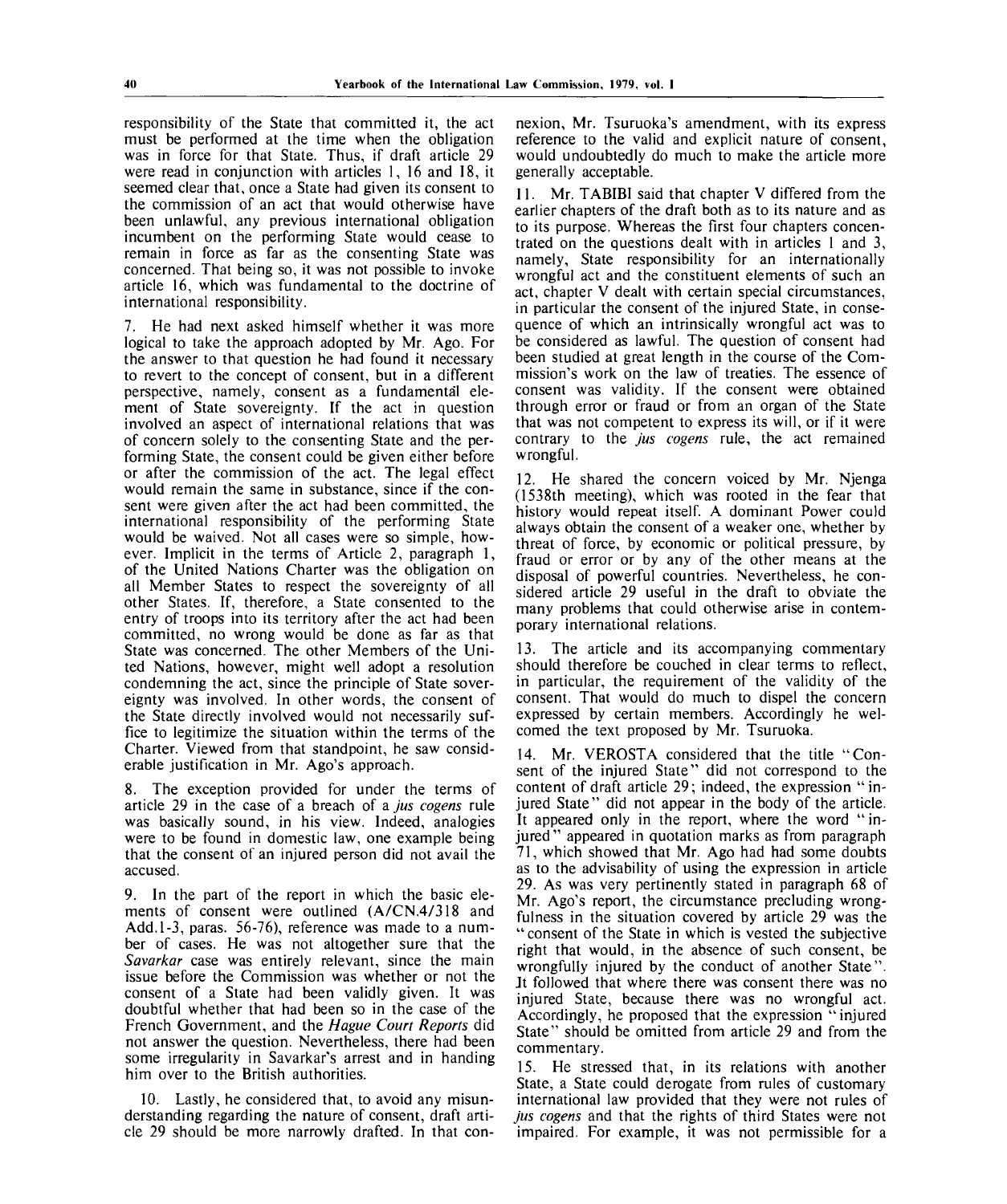State to agree to the passage of foreign troops through its territory unless that twofold condition was respected. There were numerous examples in support of that proposition in State practice. Between 1815 and 1878 the Ottoman Empire, which had possessed two enclaves in Dalmatia (at that time an Austrian province), had several times asked Austria for the right of passage for the purpose of moving troops from Albania to Herzegovina, but had never asked for Austria's consent when at war with other States lest it should risk a refusal, for Austria, then bound to those States by the law of neutrality, would have been committing a wrongful act with respect to them had it permitted the passage of Ottoman troops. Similarly, by authorizing British troops during the Boer War to pass through Mozambique (at that time regarded as an integral part of Portuguese territory), for the purpose of relieving a city besieged by the Boers, Portugal had breached the rule of neutrality which it had pledged to respect and had thus committed a wrongful act against the Boer Republics. It was to make amends for that wrongful act that, when the Boers, after their defeat by the English, had lost access to the sea, the Portuguese Government had authorized President Kruger to cross the territory of Mozambique and to take ship from there to Europe, where he had hoped to enlist the support of certain States for the Boer cause. By that conduct the Portuguese Government had committed a second violation of the rule of neutrality and another wrongful act  $-$  that time vis-à-vis England.

16. For a State's consent to be a circumstance precluding wrongfulness, it must not derogate from a rule *of jus cogens* or injure the rights of third States, and it must also have been given before the action taken by the other State. In that connexion, the question arose whether prior consent—normally a response to the other State's request—did not constitute an agreement between the two States. The question also arose whether in State practice there was such a thing as unilateral consent. In his opinion, in State practice unilateral consent could be given only after the commission of the wrongful act. In that case, however, consent could not erase the wrongfulness of the act that had already occurred, as Mr. Ago stated in paragraph 72 of his report. Where a State gave its consent *ex post facto,* that consent was in effect no more than a waiver by that State of any claim arising out of the wrongful act, in other words, of its right to claim reparation. Mr. Verosta gave another example to illustrate that view. In 1849, Emperor Franz-Joseph had asked for and obtained military aid from Russia to put down a republican rising in Hungary (at that time part of the Habsburg Empire); the entry of Russian troops into Hungarian territory had therefore been lawful. If, on the other hand, Nicholas I had sent troops on his own initiative to crush the Hungarian revolution, the case would have been entirely different, and the Viennese government, even if it had benefited from that intervention, could not have erased the unlawful character of the intervention *ex post facto,* even by subsequently concluding an agreement with the Tsar governing the withdrawal of troops and various material and financial questions. The inference to be drawn was

that the prior consent envisaged in article 29 was only part of a bilateral agreement that derogated from certain rights and prerogatives of the consenting State.

17. In that connexion he drew attention to the question of the diplomatic protection of aliens. Towards the end of the nineteenth century, the Latin American States, which had been much troubled by that question, had decided to abolish the reciprocal obligation to guarantee the protection of aliens by concluding *inter se* and with certain European countries (France, Spain, Italy and Germany) treaties containing a so-called " irresponsibility" clause.

18. The Institut de droit international had dealt with that question at several sessions, dating back to 1900, and had expressed the "voeu" that States should pledge themselves in advance by international convention (when such conventions did not already exist) to submit any dispute concerning the international responsibility of the State arising out of damage caused in their territory to the person or property of aliens first to an international commission of inquiry and then to a conciliation procedure. In a further "voeu", it had urged States to refrain from inserting reciprocal irresponsibility clauses in treaties, on the grounds that such clauses had the disadvantage of dispensing States from the performance of their duty to protect their nationals abroad and of their duty to protect aliens in their territory. The Institut had added that States which, owing to exceptional circumstances, considered themselves unable to provide sufficient and effective protection for aliens in their territory, could not avoid the consequences of that state of affairs except by temporarily denying aliens access to the territory.<sup>3</sup> By its statement that States could not, even by reciprocal agreements, evade their duty to protect their nationals abroad and to protect aliens in their territory, the Institut de droit international had as early as 1898 applied the elements of the concept of *jus cogens.*

19. In conclusion, he wished to make three comments. First, the expression "injured State" did not correspond to the cases covered by article 29. Secondly, a State's consent to another State's conduct that was intrinsically wrongful made that conduct lawful and, if given in advance, formed part of a bilateral agreement. Thirdly, such a derogation from customary rules should not prejudice the rights of third States founded on other rules of customary international law, notably rules *of jus cogens,* or having their source in multilateral conventions.

20. Mr. TSURUOKA wished to explain the considerations that he had drawn from a reading of paragraph 72 of Mr. Ago's report, which dealt with the question of the time at which consent was given. The view could be taken either that the effect of consent *ex post facto* was neither to legitimize the wrongful act nor even to imply a waiver of a claim in respect of the

<sup>&</sup>lt;sup>3</sup> Institut de droit international, Tableau général des résolutions *(1873-1956)* (H. Wehberg, ed., Basel, Editions juridiques et sociologiques, 1957), pp. 140 and 142.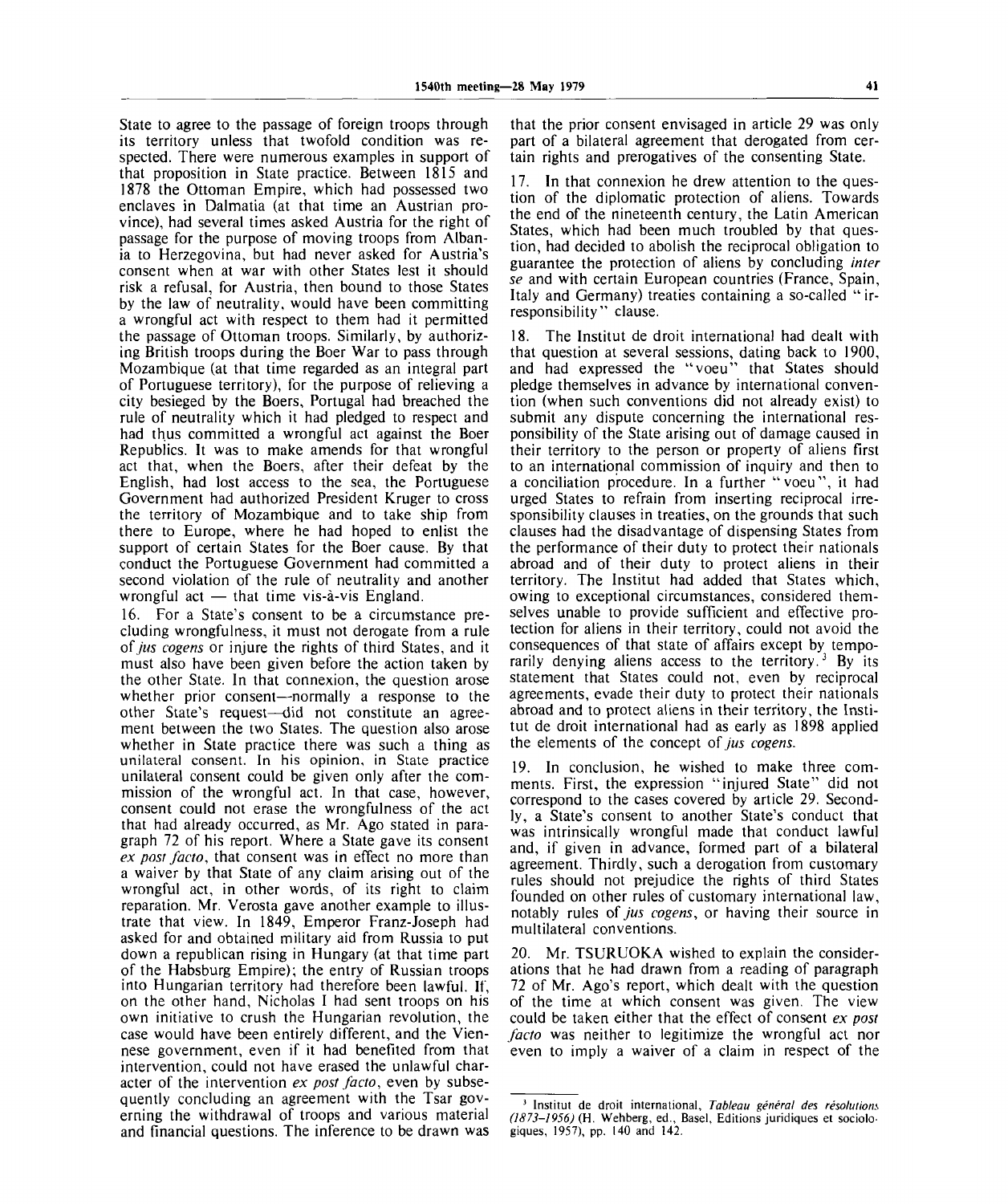consequences of the act, or that such consent, in so far as it did not operate to legitimize the wrongful act, implied a waiver of the right to make a claim in respect of the consequences of the act. Another question was whether the effect of subsequent consent was limited in time. In Mr. Ago's opinion, the consent given at a particular time by a State continuously occupied by another State affected that situation only as from the time at which the consent was given. It would not legitimize the wrongful act except as to the future. But why then should the consent be held to imply the waiver of a claim in respect of the consequences of the wrongful act? Would the waiver be implied, or presumed? Those questions called for answers that it should be possible to give in the commentary to the article under discussion, without any need for amending the formulation of the article.

21. Mr. QUENTIN-BAXTER said that the first difficulty to be encountered in considering article 29 was that the subject-matter encompassed something far more fundamental than an exception. It was a general proposition that, unless they were of a peremptory nature, international obligations could be changed by the will of the parties. Again, primary obligations were often thought of in contexts in which the factor of consent entered into the primary obligation.

22. The famous judgement by Chief Justice Marshall in the United States Supreme Court in 1812 in the schooner *Exchange* case <sup>4</sup> reflected the unquestioned right of a sovereign State to total control over its territory and entry into that territory. Only by way of an exception, in other words, by consent, whether express or implied, could a public ship of another State enter that territory. The Supreme Court had concluded that, in the case of an army, there could be no inference of consent unless it was express, but the practice of States was such that a visit by a ship belonging to a friendly State might well be supposed to have the implied consent of the State visited. Consequently, the Court had found that consent could be implied. However, once it was established that the ship was visiting the port with the consent of the State concerned, the right of the ship or the flag State to sovereign immunity was itself established. Only the absence of consent could remove that sovereign immunity, in other words, in the case in question, if it could have been supposed that the schooner had been allowed to enter United States waters on condition that it did not enjoy sovereign immunity. The Court had also found that there was nothing in State practice that allowed such consent to be presumed. Consent was therefore to be regarded as lying at the very root of the existence of international obligations, and it was very difficult, from a strictly theoretical point of view, to fit the concept of consent into the pattern of a mere exception.

23. It should be remembered that the Commission's ultimate aim was to establish a comparatively simple rule that would be of practical value, in particular to countries that had few trained international lawyers. The object of the texts and commentaries prepared by the Commission was to provide readily accessible material for practitioners in law, especially practitioners in the service of a State or of an international organization. Hence there would be a lacuna in the present set of draft articles if it failed to include, approximately in the position that article 29 now occupied in the structure of the draft, a provision dealing with consent. Indeed, the draft provided a good deal of practical guidance for legal advisers faced with the problem of examining the issue of attribution, establishing the nature of the act, determining whether the obligation was one of result or of conduct  $-$  in short, all the steps that the competent lawyer must go through in deciding on his initial approach to a legal problem. From a purely practical standpoint, the draft therefore required a provision relating to consent, even if it involved some slight divergence from strict logic.

24. On the other hand, it was one thing to state the proposition that, unless they were of a peremptory nature, international obligations could be changed at the will of the parties. It was quite another to suggest that the question of consent might provide an escape from the normal consequences of responsibility, for such a suggestion ran the risk of producing the result feared by Mr. Njenga, in other words, the tendency to justify anything that might be said as amounting to consent. It had already been pointed out that it was essential to specify that consent should be expressed before the commission of the act in question. That being so, the draft could do little to avoid an attempt by a transgressor State to justify its actions on the grounds of consent by the other State. In the present instance, it was not possible to deal effectively with the question of proof of the existence of an obligation or to lay down a rule specifying who, in particular circumstances, could give consent. In some cases, the relevant circumstances and State practice would tend to establish the likelihood of implied consent, but in many other cases they would not. In the example mentioned by Mr. Njenga, namely, pursuit of a cattle thief across international boundaries, the existence of consent would call for clear evidence from the practice and the understanding of the States concerned, but it would not flow from any general rule of law.

25. In addition, nothing could be done in the present set of draft articles to circumvent the difficulties arising out of the doctrine of recognition. It was usually regarded as the right of a sovereign State to recognize other States or Governments, and many of the difficulties inherent in cases of the kind mentioned by Mr. Njenga (1538th meeting) might occur as a result of the use of that institution of recognition. Nevertheless, it could be made perfectly clear in the commentary that, in speaking of consent, the Commission was referring to something that preceded the act. It was not referring to waiver, condonation or some kind of concession extracted after the event.

<sup>4</sup> W. Cranch, *Reports of Cases Argued and Adjudged in the Supreme Court of the United States,* 3rd ed. (New York, Banks Law Publishing, 1911), vol. 7, pp. 116 *et seq.*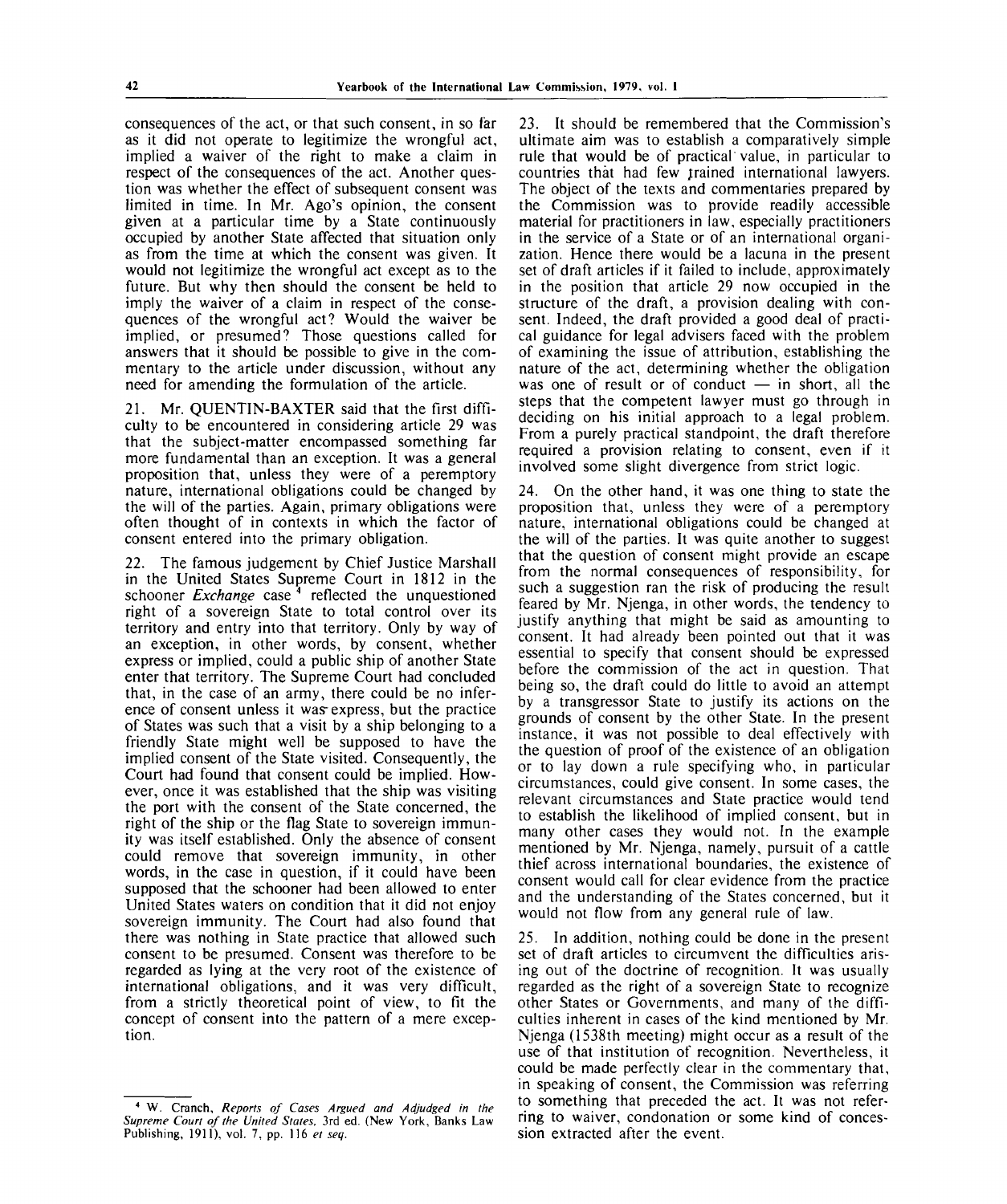26. The article should focus not on the injured State but on the obligations of the State committing the act. Obviously, it was not Mr. Ago's intention to shift the focus in any significant manner, but the emphasis on the consent of the injured State rather than on the act of the State created the possibility of departing from the original intention of the article. If indeed the State was injured, then its consent was hardly a satisfactory excuse. Surely, the intention must be to specify that no injury occurred when consent was validly obtained. It was not necessary to use a form of words such as "valid consent", for it was to be taken for granted that the draft dealt with legitimate situations. As Mr. Ago had intended, the draft could be presented not as one that invited an escape from responsibility but as one that, at least to some extent, closed the avenues of escape from responsibility.

27. He would therefore prefer to bring forward the reference to a peremptory rule of international law to the beginning of the text and to start the article with the words " subject to any peremptory norm of international law". In that way, notice would be served from the outset that the purpose was not to encourage an escape from the normal consequences of the breach of an international obligation but to indicate the limitations on any legitimate possibility of escaping from such obligations.

28. It was an outstanding feature of modern international law that many international obligations, especially in questions of major importance to international relations, were more than simply bilateral. It had to be realized that, through membership in the United Nations or regional organizations or other groupings, States agreed to certain'standards of conduct. Accordingly, it would be reassuring to those who were worried about the possible impact of consent if the draft stressed that the act would continue to be wrongful unless the necessary consent was obtained from all the parties to which the obligation was owed. Admittedly, the draft was concerned with the responsibility of States alone, and not with the responsibility of other subjects of international law. However, the draft was not confined exclusively to the responsibility of States towards other States. In theory at least, article 29 related to the consent of any subject of international law to which a State owed an obligation. The article might therefore specify that the obligation of a State continued to exist unless it had been removed by the consent of all States and other entities to which the obligation was owed.

29. Finally, it was his understanding that Mr. Ago's purpose in article 29 was to place consent in a limited context and not to allow it as a general exception. Such an article would make a substantial contribution to the general aim of ensuring the integrity of States themselves.

30. Mr. JAGOTA said that the concept of consent was a crucial aspect of the sovereign equality of States. It also constituted a very important concept in international law, for treaties establishing rights and obligations were concluded by mutual consent. Indeed, the International Court of Justice could not have jurisdiction without consent. For the purposes of the draft articles, the essential problem now was to determine whether consent should constitute a basis for transforming a wrongful act into a lawful act. As revealed by the examples cited by Mr. Ago in his report, the matter was a delicate one, since the controversies almost always hinged on the question whether consent had actually been given and, if so, on the way in which it had been given. Consequently, if article 29 was to be viewed as dealing with an exception, it must be drafted in very precise terms to ensure that the exception was interpreted restrictively.

31. In the short time available to him, he had been unable to find any direct evidence of consent having been accepted as an exception to State responsibility, but the reason for the lack of such evidence might be that the question of State responsibility had not been considered in the perspective adopted by the Commission, in other words, not from the point of view of different aspects of primary rules that generated responsibility, but from that of general rules under which responsibility was entailed as a result of an internationally wrongful act. In volume 8 of the *Digest of International Law*,<sup>5</sup> reference was made to State responsibility for injury to aliens and to the related question of diplomatic protection and international claims. A survey was made of the relevant literature, but no mention was made of consent as an exception. However, in a section dealing with justification in defence, consent was discussed indirectly under the concept of waiver. The effect of waiver was examined in a number of different situations, and it was apparent that waiver after injury had been caused to an alien could be used as a defence by the respondent State in respect of its responsibility. Consequently, in examining the broader canvas of State responsibility as a whole, the Commission must ensure that a general rule on consent was drafted precisely and was not open to abuse.

32. Mr. Verosta had reached the conclusion that consent, if freely and validly expressed, amounted to an agreement between the parties. The point to be considered was whether consent, as understood in the terms of article 29, was to be confined to consent constituting an agreement and *per se* applicable under international law, in which case the question arose whether it was necessary to make provision for an exception. If, however, a wider meaning was to be attached to consent, so that it might even include unilateral consent, the scope of the concept would also be wider and it would therefore have to be defined very carefully. It must also be remembered that, if consent signified agreement, it could imply an invitation to a State to intervene in the affairs of another State and to use armed force. Consequently it was essential to be clear about the precise meaning of the term "consent".

<sup>5</sup> M. M. Whiteman, *Digest of International Law* (Washington, D.C., U.S. Government Printing Office, 1967).